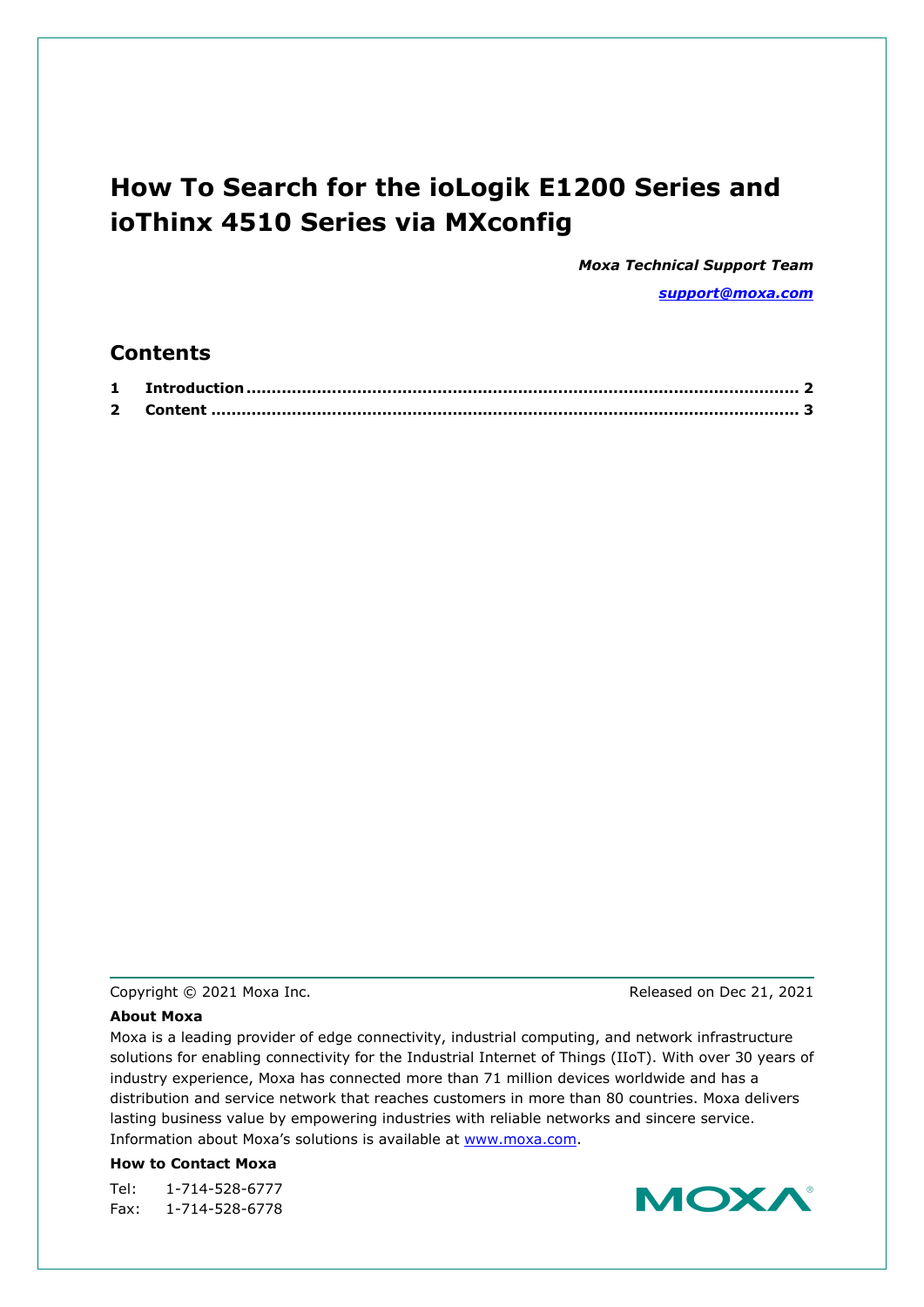# <span id="page-1-0"></span>**1 Introduction**

This tech note provides a step-by-step guide for how to search for the ioLogik E1200 Series and ioThinx 4510 Series via Moxa MXconfig.



ioThinx 4510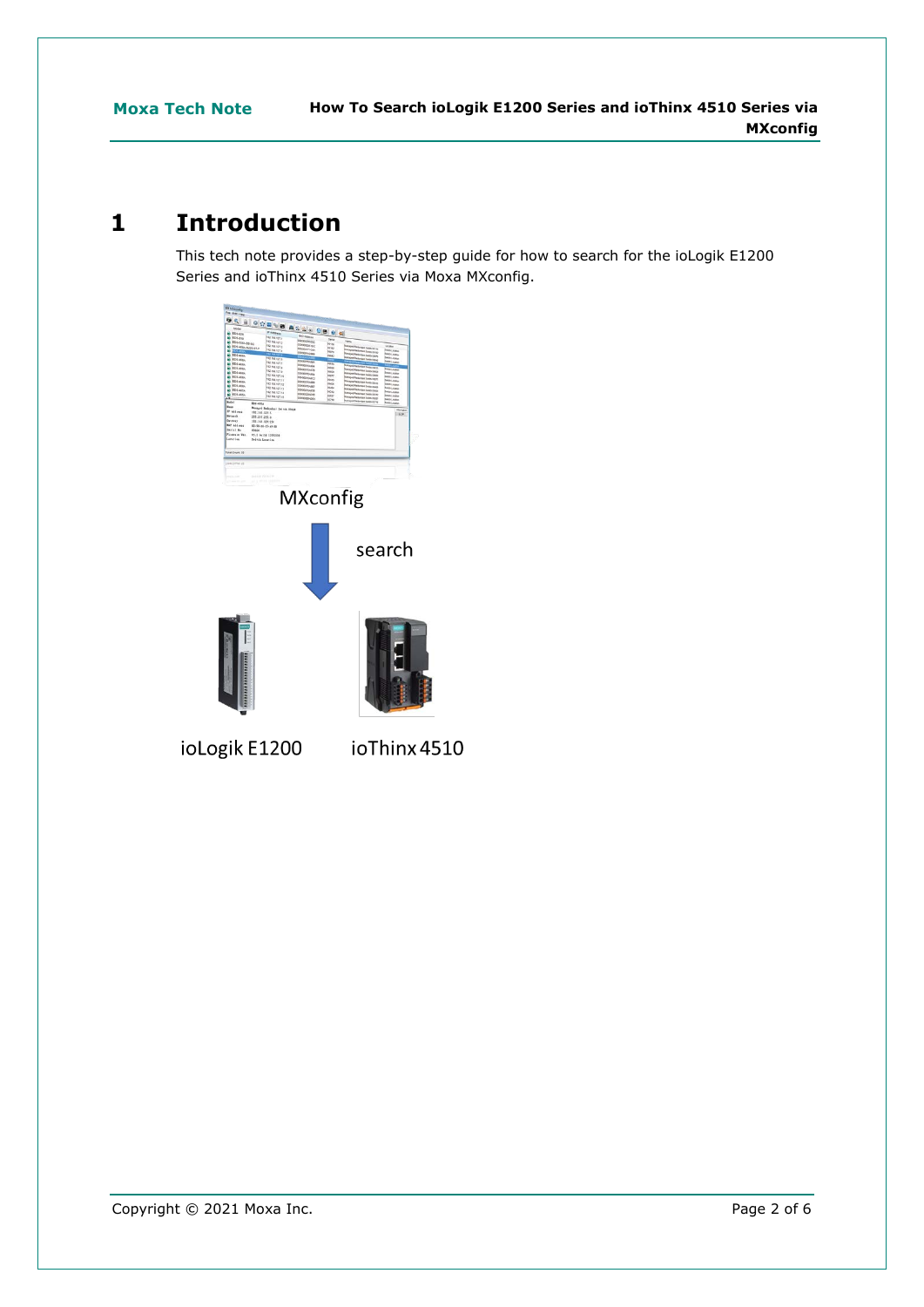### <span id="page-2-0"></span>**2 Content**

- 1. Before you search for the device, some preparation is required.
	- a. Download the MXconfig utility from our website.

| Overview                                    | Specifications<br>Resources                     | Models                             |                       |                                                                      | CONTACT SALES >               |
|---------------------------------------------|-------------------------------------------------|------------------------------------|-----------------------|----------------------------------------------------------------------|-------------------------------|
| Software, Firmware, and Drivers             |                                                 |                                    |                       |                                                                      |                               |
| <b>FILTER</b><br><b>Operating System</b>    | $\checkmark$                                    | Library<br>Firmware<br>$\Delta$ II | Software Package      | Utility                                                              |                               |
| <b>NAME</b>                                 | <b>TYPE</b>                                     | <b>CHECKSUM</b>                    | <b>VERSION</b> $\sim$ | <b>OPERATING SYSTEM</b>                                              | <b>RELEASE DATE V</b>         |
| MXview plugin<br>24.3 MB                    | $\mathcal{A}_{\mathcal{A}}$                     | Software Package SHA-512 <b>E</b>  | v1.2                  | - Windows 10<br>- Windows 7<br>- Windows Server 2012 R2<br>Show More | Dec 02, 2021<br>Release notes |
| MXconfig plugin<br>2.1 MB                   | 44.1                                            | Software Package SHA-512 自         | v1.2                  | - Windows 10<br>- Windows 7<br>- Windows 8<br>Show More              | Dec 02, 2021<br>Release notes |
| MXview v3.2.4 Software<br>389.2 MB          | Software Package<br>$\mathcal{A}_{\mathcal{A}}$ | SHA-512 <b>P</b>                   | v3.2.4                | - Windows 10<br>- Windows 7<br>- Windows Server 2012 R2<br>Show More | Jul 16, 2021<br>Release notes |
| MIB file for ioThinx 4510 Series<br>42.1 KB | Software Package                                | SHA-512 <b>f</b>                   | v1.3.0                | ÷                                                                    | Apr 23, 2021<br>Release notes |
| <b>MXview plugin</b><br>24.3 MB             | Software Package                                | SHA-512 $\Box$                     | v11                   | - Windows 10<br>- Windows 7<br>- Windows Server 2012 R2<br>Show More | Mar 31, 2021<br>Release notes |

- b. For the MXconfig versions before v2.8, users must download the MXconfig plugin for the ioLogik E1200 or ioThinx 4510. Please go to the product page and find it in the section under "Software Package".
- c. Execute "moxa-iothinx-4510-series-software-package-v1.x" on your computer and the installation process. After the plugin has been installed, you will see the following image.

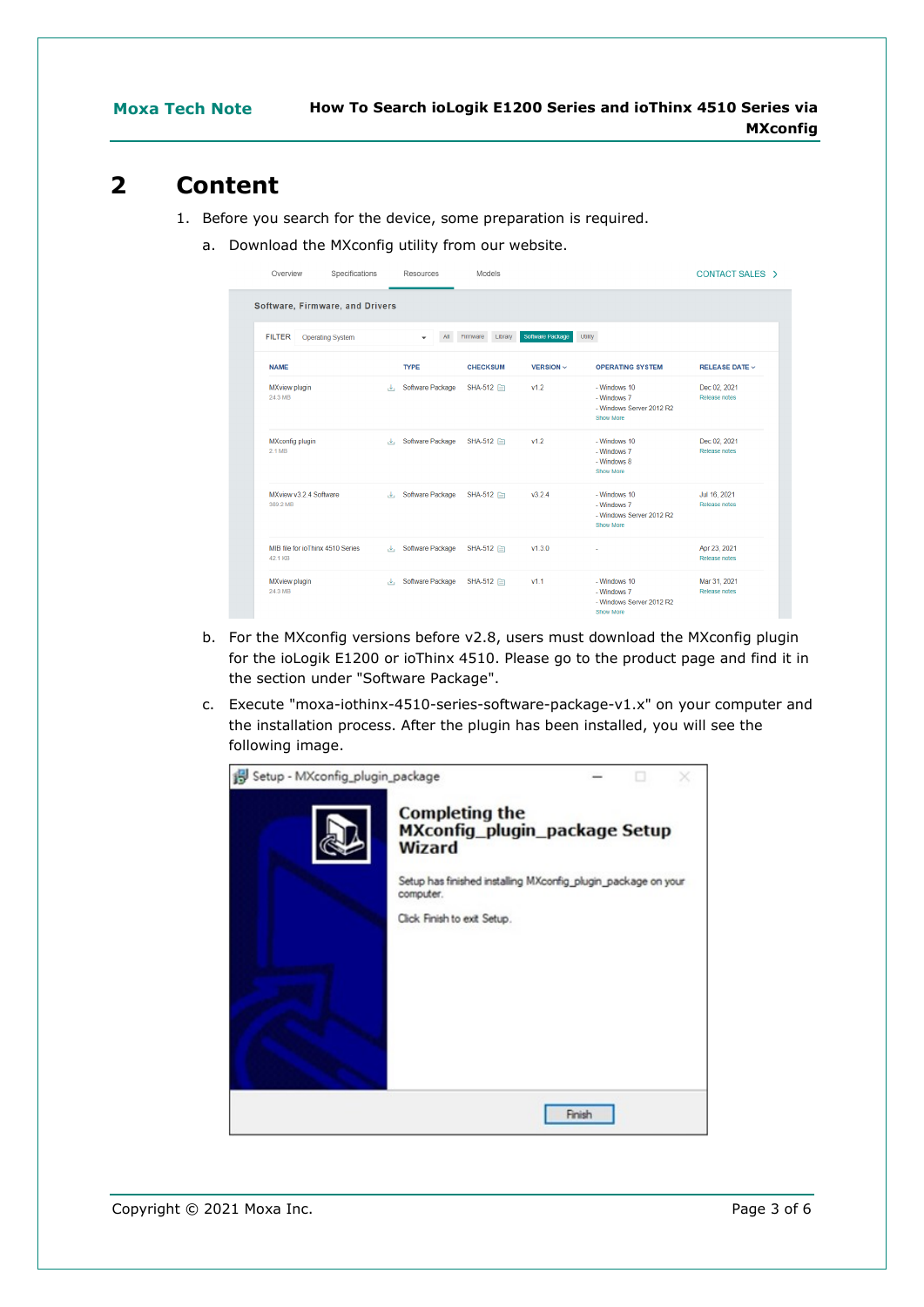#### **Moxa Tech Note How To Search ioLogik E1200 Series and ioThinx 4510 Series via MXconfig**

2. After you have completed the preparation part, you can open the MXconfig utility and log in MXconfig. You will see the screenshot below.

| <b>S</b> MXconfig |                           |                    |                    |        |                         |      | □        | $\times$            |
|-------------------|---------------------------|--------------------|--------------------|--------|-------------------------|------|----------|---------------------|
| File Edit Help    |                           |                    |                    |        |                         |      |          |                     |
| $\Box$<br>rail    | $\hat{\mathbf{a}}$<br>99R | 100000000000       |                    |        |                         |      |          |                     |
| <b>ALL</b>        | Model                     | <b>IP Adddress</b> | <b>MAC Address</b> | Serial | <b>Firmware Version</b> | Name | Location |                     |
|                   |                           |                    |                    |        |                         |      |          | Information<br>LLDP |
|                   |                           |                    |                    |        |                         |      |          | Forwarding          |
|                   |                           |                    |                    |        |                         |      |          | Interface           |
|                   |                           |                    |                    |        |                         |      |          |                     |

- 3. The MXconfig offers three options to search for the device. In this document, we show how to use [Specific IP Search] to search for the ioLogik E1200 or ioThinx 4510. Follow the steps below to set up the IP range.
	- a. Click [Specific IP Search] to search ioLogik E1200 or ioThinx 4510.

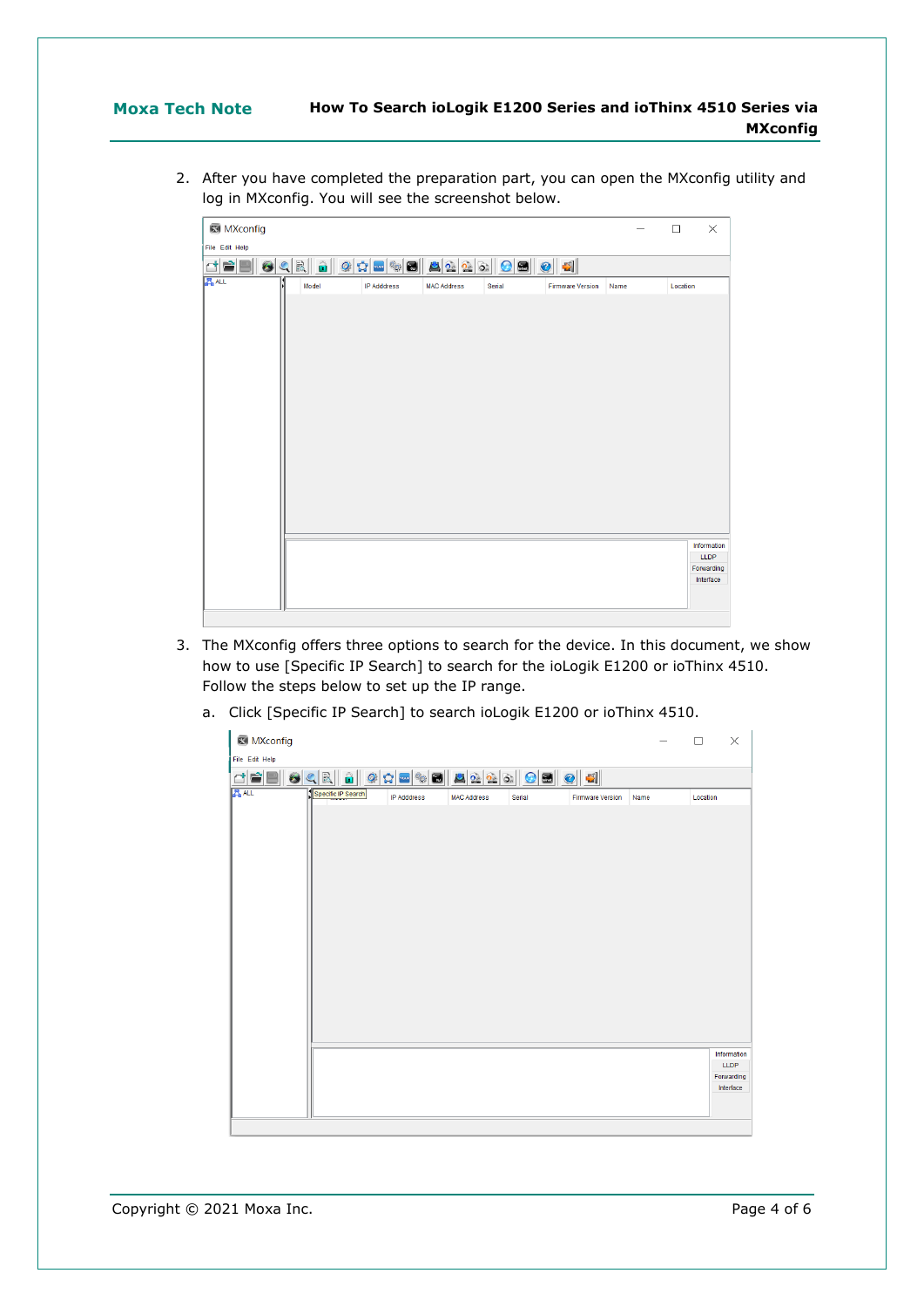| <b>MXcontig</b> |
|-----------------|
|-----------------|

|            | 9CE  | Search Range           |                                                                                                                                                                                                                                                                  |          | $\times$                                                                                    |     |          |                            |
|------------|------|------------------------|------------------------------------------------------------------------------------------------------------------------------------------------------------------------------------------------------------------------------------------------------------------|----------|---------------------------------------------------------------------------------------------|-----|----------|----------------------------|
| <b>ALL</b> | Mode |                        | Please select the types of device you want to search                                                                                                                                                                                                             |          |                                                                                             | ame | Location |                            |
|            |      | Active<br>$\checkmark$ | Device Type<br><b>Industrial Wireless</b><br>Industrial Ethernet Switches/Secure Routers/DSL Extenders<br>Industrial IP Cameras/Video Encoders/Video Decoders/Netw.<br><b>Industrial Terminal Server</b><br>Remote I/O Series<br><b>Industrial Device Server</b> | Progress | <b>Status</b><br>Preparing<br>Preparing<br>Preparing<br>Preparing<br>Preparing<br>Preparing |     |          |                            |
|            |      |                        | Industrial Ethernet Gateway                                                                                                                                                                                                                                      |          | Preparing                                                                                   |     |          |                            |
|            |      | Active                 | To<br>From                                                                                                                                                                                                                                                       |          |                                                                                             |     |          |                            |
|            |      |                        |                                                                                                                                                                                                                                                                  |          |                                                                                             |     |          |                            |
|            |      |                        | <b>Modify Network</b><br><b>Add Network</b>                                                                                                                                                                                                                      |          | <b>Remove Network</b>                                                                       |     |          | Information<br><b>LLDP</b> |
|            |      |                        |                                                                                                                                                                                                                                                                  |          |                                                                                             |     |          | Forwarding                 |

b. Click [Add Network] to add the IP range for the I/O device.

c. Enter a specific IP range and complete the IP setting step by clicking [Add Network].

| <b>X</b> MXconfig<br>File Edit Help |                  |                                                                                                                                                                                                                                                                                                                                                                                   |                                  |                                                                                                          |     | П<br>$\times$                            |
|-------------------------------------|------------------|-----------------------------------------------------------------------------------------------------------------------------------------------------------------------------------------------------------------------------------------------------------------------------------------------------------------------------------------------------------------------------------|----------------------------------|----------------------------------------------------------------------------------------------------------|-----|------------------------------------------|
| $\odot$ QR                          | Search Range     |                                                                                                                                                                                                                                                                                                                                                                                   |                                  | $\times$                                                                                                 |     |                                          |
| <b>ALL</b><br>Mode                  |                  | Please select the types of device you want to search                                                                                                                                                                                                                                                                                                                              |                                  |                                                                                                          | ame | Location                                 |
|                                     | Active<br>Active | Device Type<br><b>Industrial Wireless</b><br>Industrial Ethernet Switches/Secure Routers/DSL Extenders<br>Industrial IP Cameras/Video Encoders/Video Decoders/Netw<br><b>Industrial Terminal Server</b><br>Remote I/O Series<br>図<br>$\sqrt{\phantom{a}}$ Active<br>IP Ranges<br>127<br>From<br>192<br>168<br>ä,<br>To<br>192<br>168<br>127<br>ł.<br><b>Add Network</b><br>Cancel | Progress<br>$\times$<br>1<br>254 | <b>Status</b><br>Preparing<br>Preparing<br>Preparing<br>Preparing<br>Preparing<br>Preparing<br>Preparing |     |                                          |
|                                     |                  | <b>Add Network</b><br><b>Modify Network</b>                                                                                                                                                                                                                                                                                                                                       |                                  | <b>Remove Network</b>                                                                                    |     | Information<br><b>LLDP</b><br>Forwarding |
|                                     |                  | Stop<br>Search                                                                                                                                                                                                                                                                                                                                                                    |                                  | Close                                                                                                    |     | Interface                                |
|                                     |                  |                                                                                                                                                                                                                                                                                                                                                                                   |                                  |                                                                                                          |     |                                          |